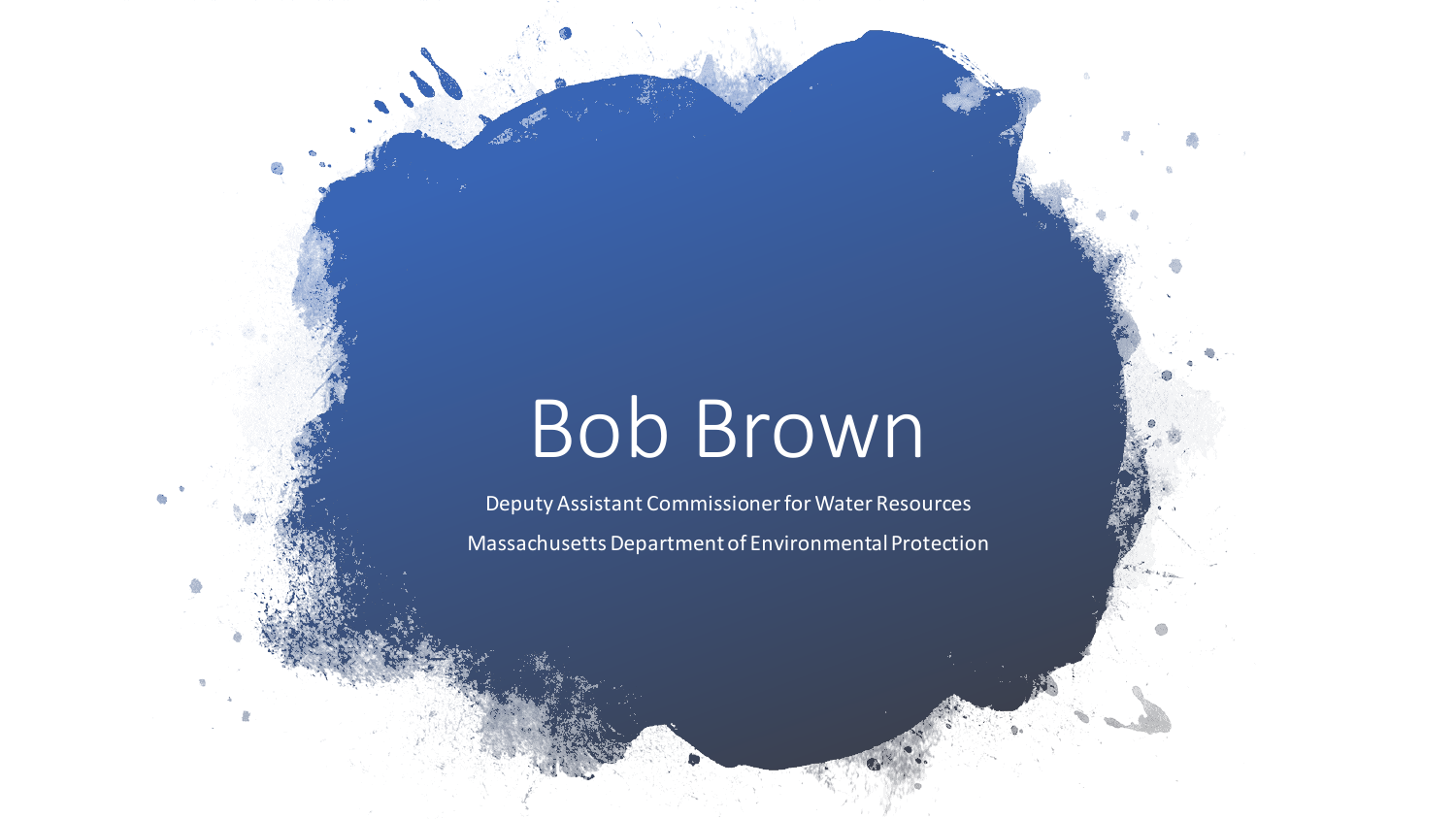

- Any bank, any freshwater wetland, any coastal wetland, any beach, any dune, any flat, any marsh, or any swamp bordering on the ocean, any estuary, any creek, any river, any stream, any pond or any lake
- Land under any of the water bodies listed above
- Land subject to tidal action
- Land subject to coastal storm flowage
- Land subject to flooding
- Riverfront area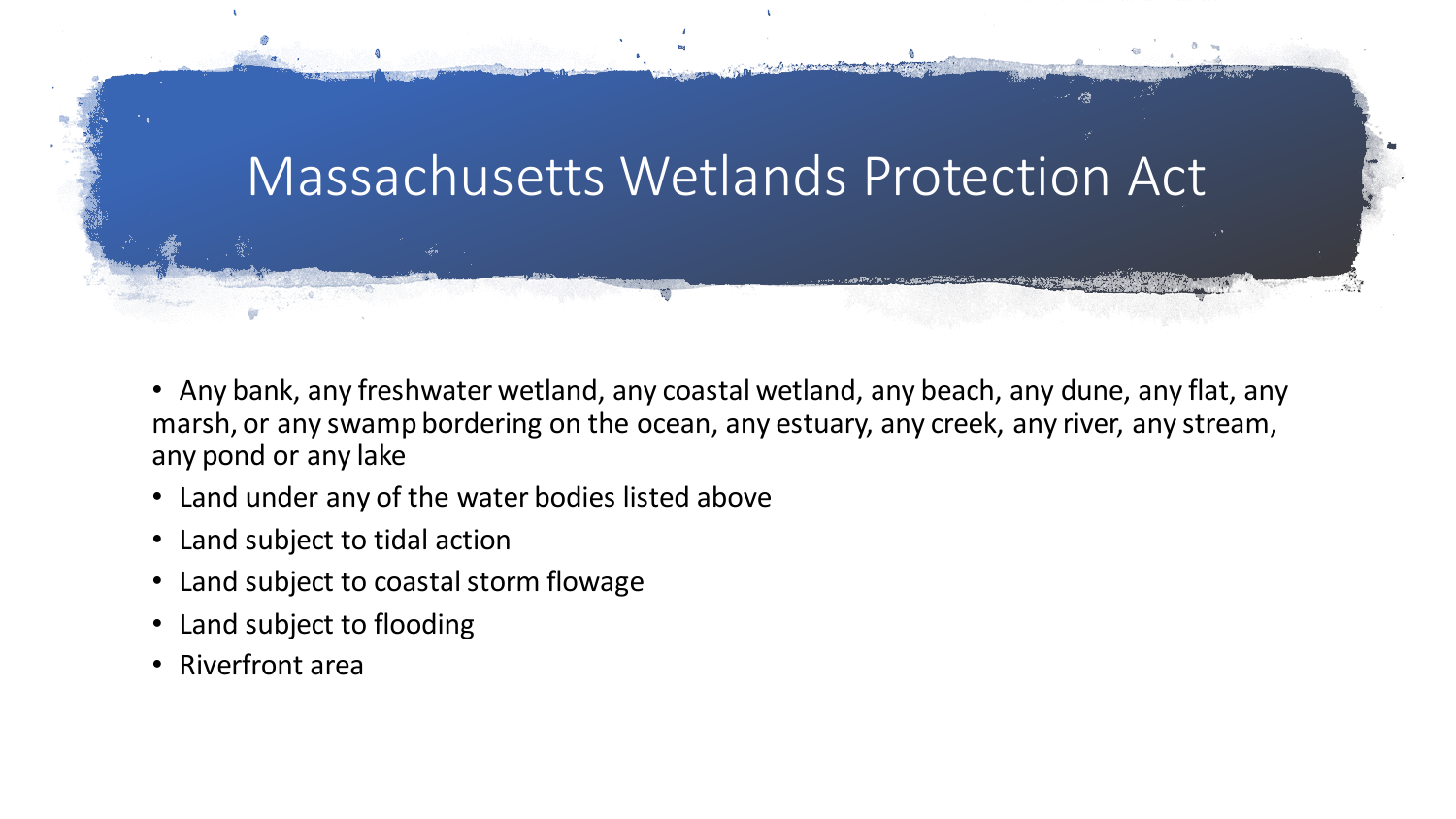## Scope

**Discharge from a point source into Waters of the US** 

EPA in the final rule maintains an interpretation of section 401 consistent with Justice Thomas's dissenting opinion in *PUD No. 1 of Jefferson County v. Washington Department of Ecology*

WQC "must address water quality concerns from the discharge itself, not the proposed activity as a whole"

The final rule does *not* "address minimum flow issues."

Rather than drawing a bright line on the types of conditions that exceed the scope of certification, EPA recognized that "there may be unique project specific facts or circumstances, including the nature of the discharge and  $\mid$ applicable water quality standards and related designated uses, that must  $\mid$ inform whether a particular condition is within the scope of certification, as defined in this final rule."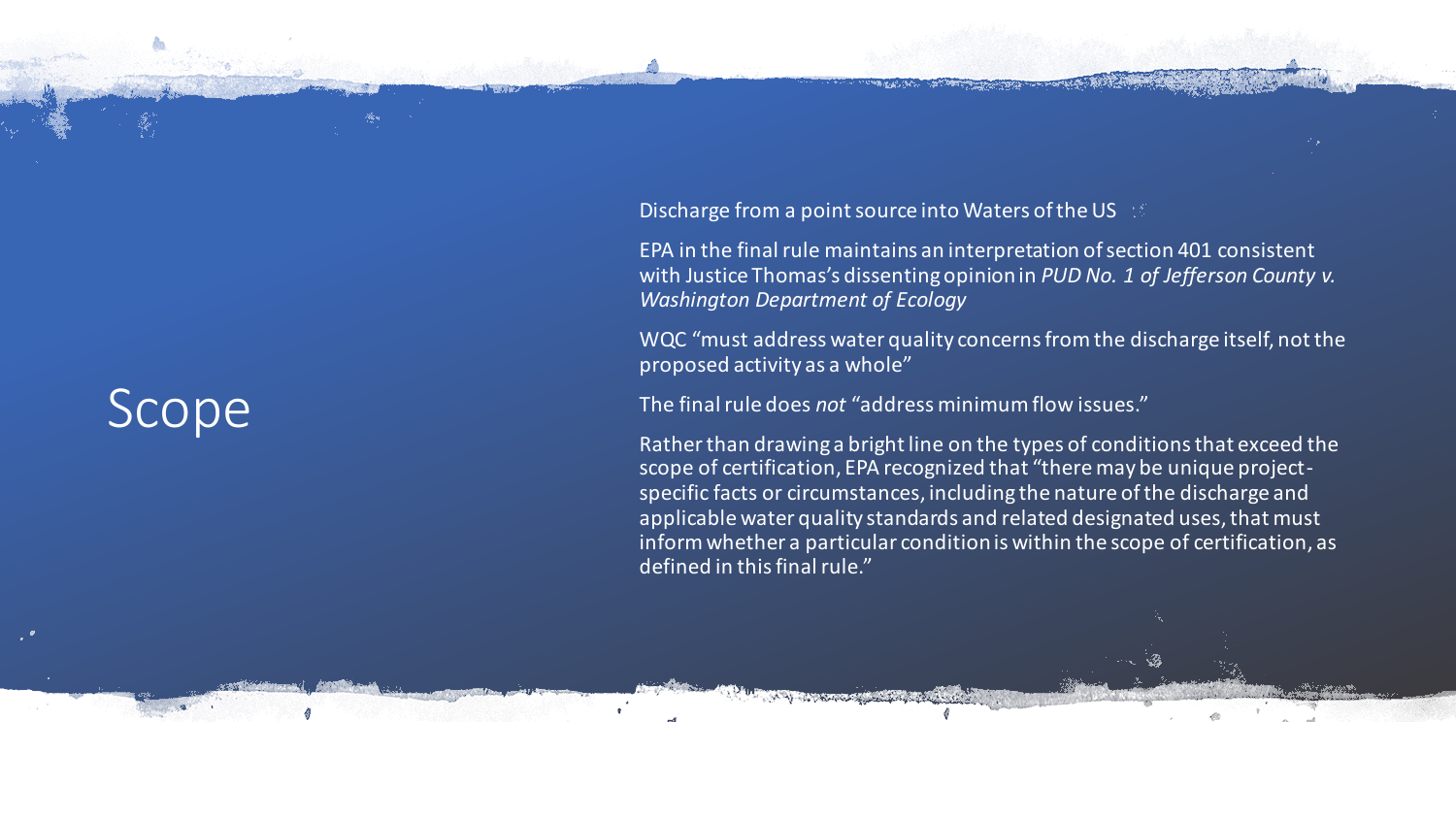## From Maui to Cape Cod